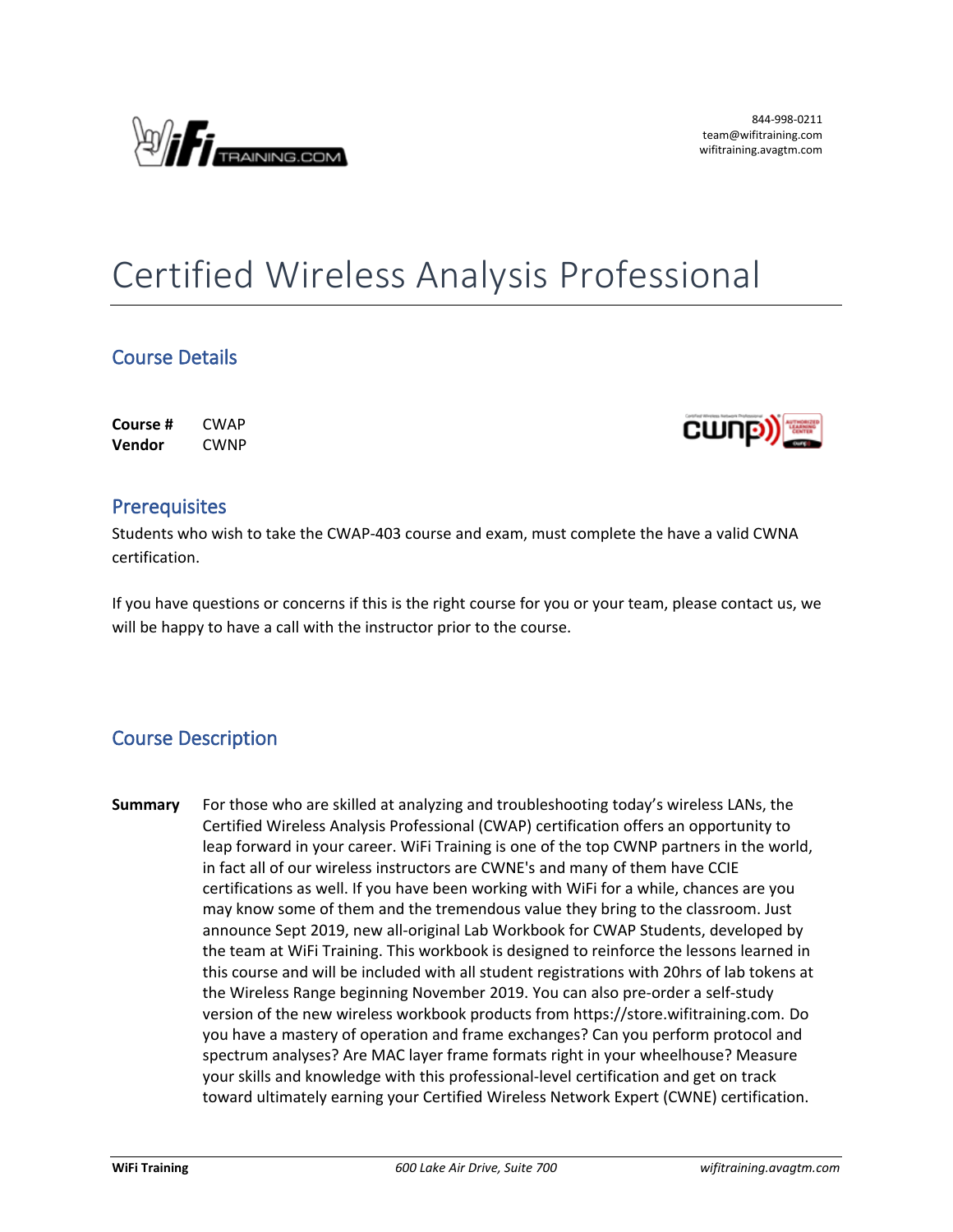Those that pass the CWAP exam earn credit towards a CWNE certification.

What it takes to become a CWAP:

The CWAP certification is a professional level wireless LAN certification for the CWNP Program. To earn a CWAP certification, you must hold a current and valid CWNA credential. You must take the CWAP exam at a Pearson Vue Testing Center and pass with a 70% or higher. Instructors must pass with a 80% or higher. However you choose to prepare for the CWAP exam, you should start with the exam objectives, which cover the full list of skills tested on the exam. The CWAP certification is valid for three (3) years. To re-certify, you must have a current CWNA credential and pass the current CWAP exam. By passing the CWAP exam, your CWNA certificate will be renewed for another three years.

The main subject areas covered by CWAP

802.11 Physical (PHY) Layer Frame Formats and Technologies 802.11 MAC Layer Frame Formats and Technologies 802.11 Operation and Frame Exchanges Spectrum Analysis and Troubleshooting Protocol Analysis and Troubleshooting CWAP-403 Exam Objectives

CWAP Exam Summary:

Exam Number: CWAP-403 Cost: \$275.00 (USD) – Exam Voucher Availability: Pearson Vue Testing Center Duration: 120 Minutes Questions: 60 multiple choice / multiple answer Language: English

#### **Course Outline**

What it takes to become a CWAP:

The CWAP certification is a professional level wireless LAN certification for the CWNP Program. To earn a CWAP certification, you must hold a current and valid CWNA credential. You must take the CWAP exam at a Pearson Vue Testing Center and pass with a 70% or higher. Instructors must pass with a 80% or higher. However you choose to prepare for the CWAP exam, you should start with the exam objectives, which cover the full list of skills tested on the exam. The CWAP certification is valid for three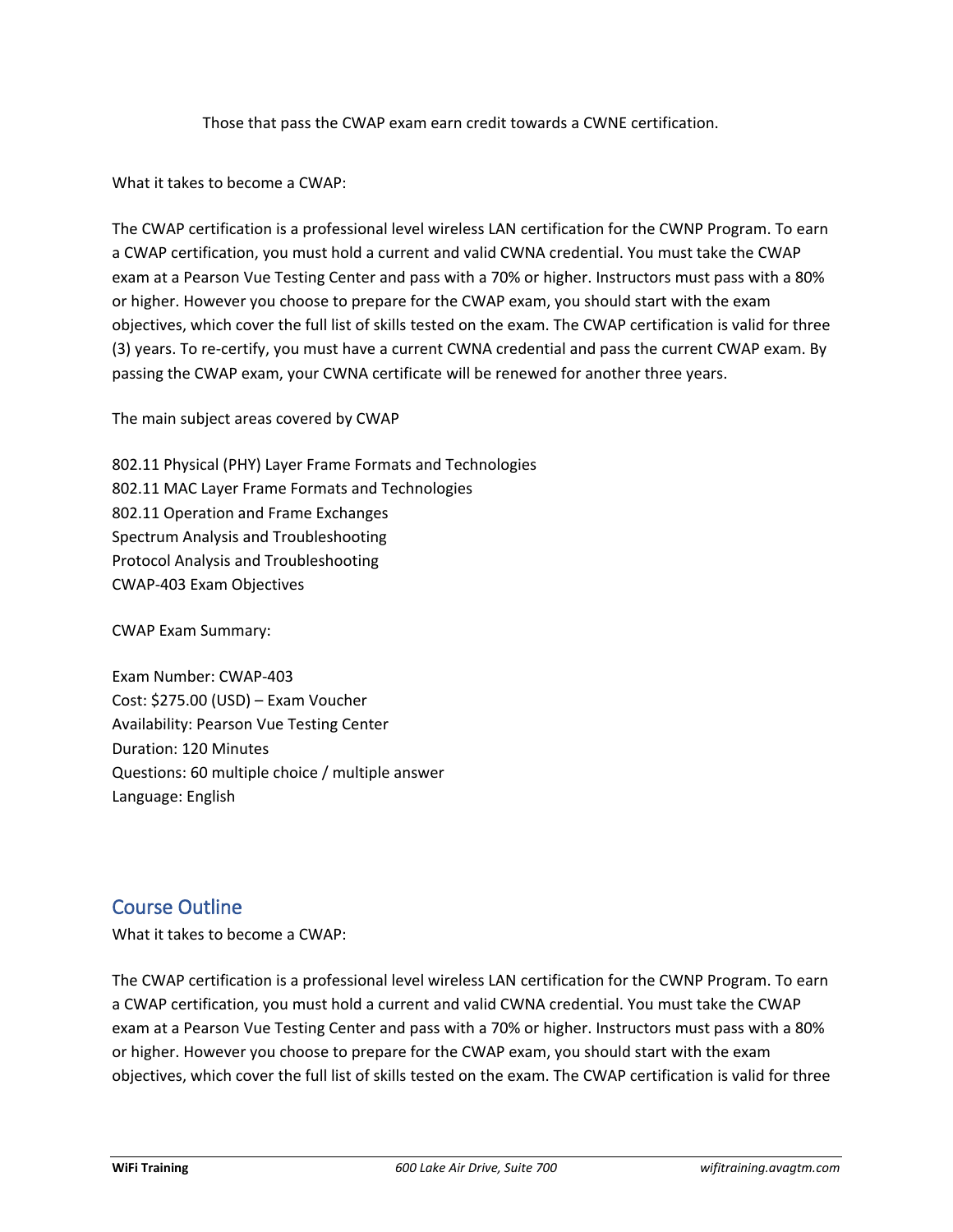(3) years. To re-certify, you must have a current CWNA credential and pass the current CWAP exam. By passing the CWAP exam, your CWNA certificate will be renewed for another three years.

The main subject areas covered by CWAP

802.11 Physical (PHY) Layer Frame Formats and Technologies 802.11 MAC Layer Frame Formats and Technologies 802.11 Operation and Frame Exchanges Spectrum Analysis and Troubleshooting Protocol Analysis and Troubleshooting CWAP-403 Exam Objectives

CWAP Exam Summary:

Exam Number: CWAP-403 Cost: \$275.00 (USD) – Exam Voucher Availability: Pearson Vue Testing Center Duration: 120 Minutes Questions: 60 multiple choice / multiple answer Language: English

#### **Lessons Learned**

What it takes to become a CWAP:

The CWAP certification is a professional level wireless LAN certification for the CWNP Program. To earn a CWAP certification, you must hold a current and valid CWNA credential. You must take the CWAP exam at a Pearson Vue Testing Center and pass with a 70% or higher. Instructors must pass with a 80% or higher. However you choose to prepare for the CWAP exam, you should start with the exam objectives, which cover the full list of skills tested on the exam. The CWAP certification is valid for three (3) years. To re-certify, you must have a current CWNA credential and pass the current CWAP exam. By passing the CWAP exam, your CWNA certificate will be renewed for another three years.

The main subject areas covered by CWAP

802.11 Physical (PHY) Layer Frame Formats and Technologies 802.11 MAC Layer Frame Formats and Technologies 802.11 Operation and Frame Exchanges Spectrum Analysis and Troubleshooting Protocol Analysis and Troubleshooting CWAP-403 Exam Objectives